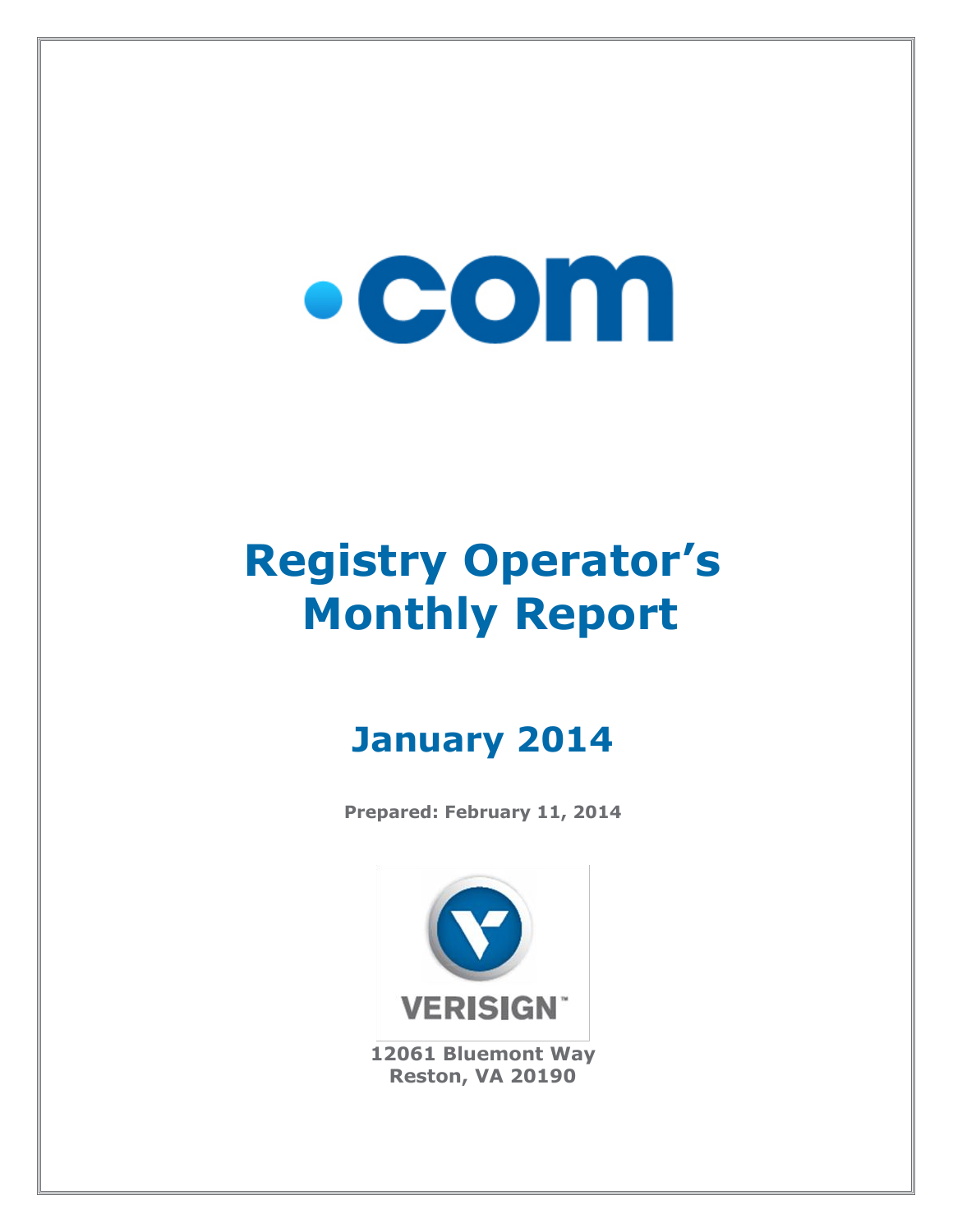As required by the ICANN/Verisign .com Registry Agreement (Section 3.1(c)(iv)), this report provides an overview of Verisign Registry activity through the end of the reporting month. The information is primarily presented in table and chart format with text explanations as deemed necessary. **The information is provided to satisfy requirements listed in Appendix 4 of the .com Registry Agreement.** Pursuant to the agreements, "ICANN shall use reasonable commercial efforts to preserve the confidentiality of the information reported until three months after the end of the month to which the report relates."

Information is organized as follows:

| 1. |                                                                            |  |
|----|----------------------------------------------------------------------------|--|
|    |                                                                            |  |
| 2. |                                                                            |  |
|    | Table 2 - .com Service Level Agreement Performance  3                      |  |
| 3. |                                                                            |  |
|    |                                                                            |  |
| 4. |                                                                            |  |
|    | Table 4 - Completed Shared Registration System Releases5                   |  |
| 5. |                                                                            |  |
|    |                                                                            |  |
| 6. | Total Number of Transactions by Subcategory (Appendix 4, Item 6) 5         |  |
|    | Table 6.1 - Total Domain Name Transactions by Subcategory  6               |  |
|    | Table 6.2 - Total Name Server Write Transactions by Subcategory (millions) |  |
|    |                                                                            |  |
| 7. |                                                                            |  |
|    |                                                                            |  |
|    |                                                                            |  |
|    | 7(C). Registry Functions Activity Report (Appendix 4, Item 7C)  8          |  |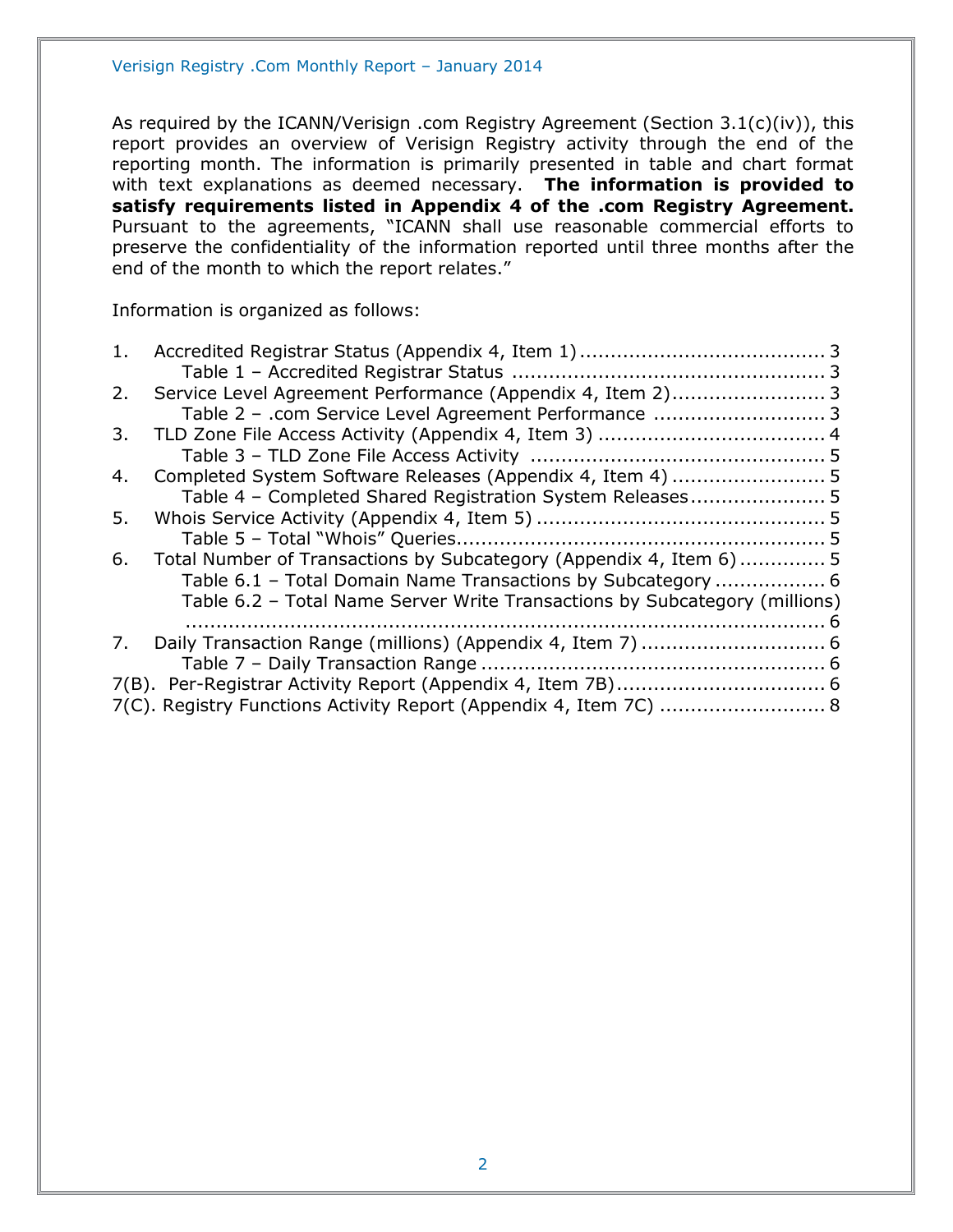#### <span id="page-2-0"></span>**1. Accredited Registrar Status (Appendix 4, Item 1)**

**Table 1** displays the current number and status of the ICANN accredited registrars. The registrars are grouped into three categories:

- 1. **Operational Registrars:** Those who have authorized access into the Shared Registration System (SRS) for processing domain name registrations.
- 2. **Registrars In The Ramp-Up Period:** Those who have received a password to access the Registry operational test and evaluation (OT&E) environment. The OT&E environment is provided to allow registrars to develop and test their systems with the SRS.
- 3. **Registrars In The Pre-Ramp-Up Period:** Those who have been sent a welcome letter from the Verisign Registry but have not yet executed the Registry Registrar Agreements and/or have not yet submitted a completed Registrar Information Sheet. In most cases registrars are sent welcome letters via overnight express mail or e-mail on the same day accreditation notification is received from ICANN.

<span id="page-2-1"></span>

| <b>Status</b>                    | # of COM Registrars |
|----------------------------------|---------------------|
| <b>Operational Registrars</b>    | 933                 |
| Registrars In Ramp-Up Period     | 21                  |
| Registrars In Pre-Ramp-Up Period | 47                  |
| Total                            | 1001                |

#### **Table 1 – Accredited Registrar Status**

#### <span id="page-2-2"></span>**2. Service Level Agreement Performance (Appendix 4, Item 2)**

**Table 2** compares Service Level Agreement (SLA) Requirements with Actual Performance for the reporting month. As required by the ICANN/Verisign .com Registry Agreement (Section 3.1(d)(ii)), the Verisign Registry is committed to provide service levels as specified in Appendix 7 of the .com Registry Agreement and to comply with the requirements of the SLA in Appendix 10 of the .com Registry Agreement. The SLAs are incorporated into the Verisign Registry Registrar Agreements that are executed with all operational registrars.

#### **Table 2 – .com Service Level Agreement Performance**

<span id="page-2-3"></span>

| <b>Metric</b>          | .com SLA Requirement         | <b>Actual Performance</b> |  |
|------------------------|------------------------------|---------------------------|--|
|                        | <b>Service Availability</b>  |                           |  |
|                        |                              | 100% - (0 minutes         |  |
|                        | 99.99% Year                  | Unplanned Downtime YTD)   |  |
| <b>SRS</b>             | 30 Minutes/Month (Unplanned) | 0 minutes (Unplanned)     |  |
| <b>DNS Name Server</b> | 100% / Month                 | 100%                      |  |
| Whois                  | 100% / Month                 | 100%                      |  |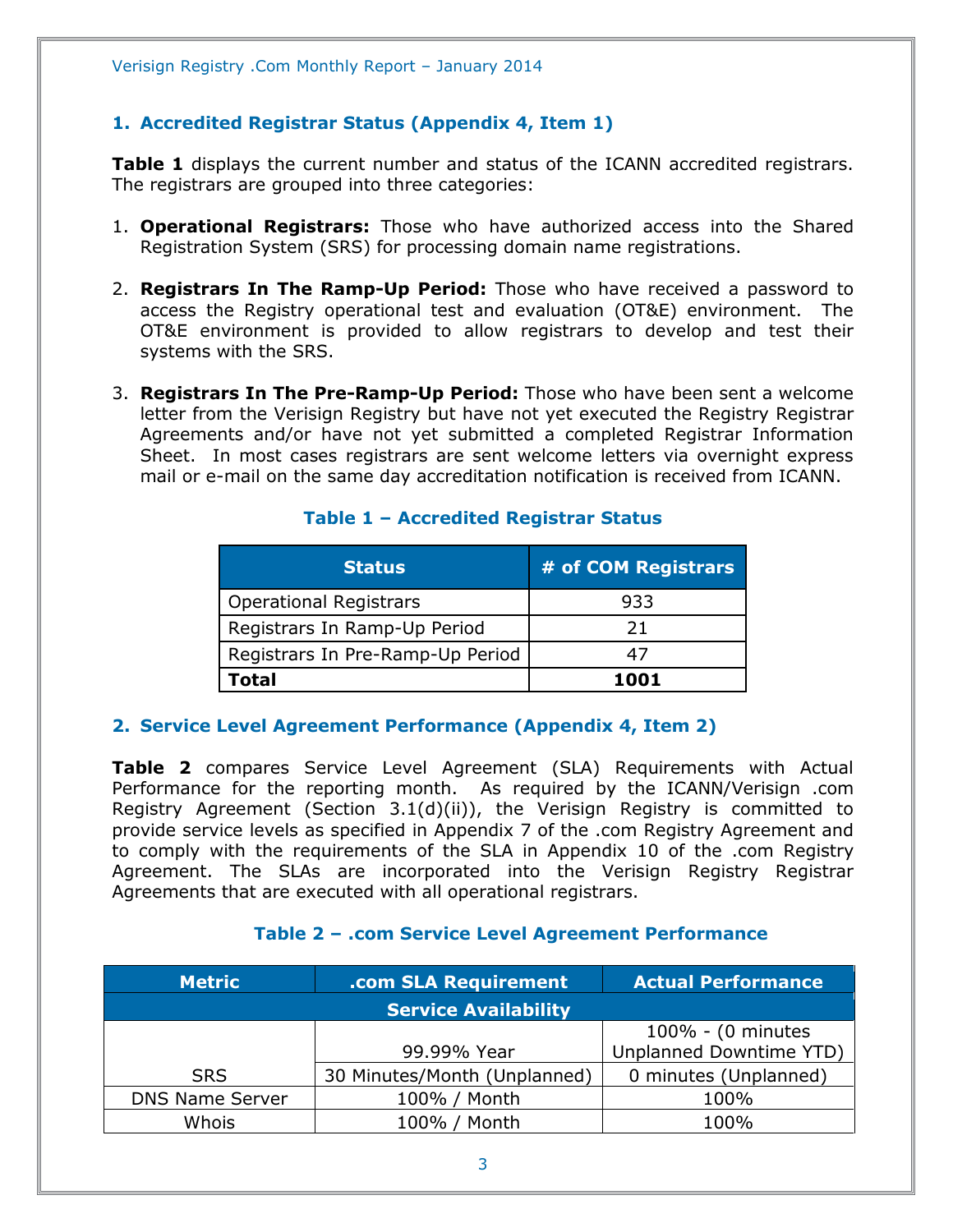| <b>Metric</b>                                         | .com SLA Requirement                       | <b>Actual Performance</b>                                 |  |  |  |  |
|-------------------------------------------------------|--------------------------------------------|-----------------------------------------------------------|--|--|--|--|
| <b>Planned Outage Duration</b>                        |                                            |                                                           |  |  |  |  |
| SRS - Regular                                         | 45 Minutes / Month                         | 0 hours 12 minutes                                        |  |  |  |  |
| SRS - Extended                                        | 4 Hours (240 Minutes)<br>/ 1 Per Year      | 0 hours 00 minutes<br>- Last Outage Taken<br>October 2013 |  |  |  |  |
| SRS - Extended                                        | 8 Hours (480 Minutes)<br>/ 1 Every 3 Years | 0 minutes - None Taken<br>Since June 2005                 |  |  |  |  |
| <b>DNS Name Server</b>                                | Not Allowed                                | 0 minutes                                                 |  |  |  |  |
| Whois                                                 | <b>Not Allowed</b>                         | 0 minutes                                                 |  |  |  |  |
|                                                       | <b>Planned Outage Timeframe</b>            |                                                           |  |  |  |  |
| <b>SRS</b>                                            | 0100 - 0900 UTC Sunday                     | 0100 - 0112 UTC Sunday<br>1/26/2014                       |  |  |  |  |
| <b>DNS Name Server</b>                                | Not Allowed                                | Not Applicable                                            |  |  |  |  |
| Whois                                                 | <b>Not Allowed</b>                         | Not Applicable                                            |  |  |  |  |
|                                                       | <b>Planned Outage Notification</b>         |                                                           |  |  |  |  |
|                                                       | 30 Days General Maintenance                | 12/26/2013                                                |  |  |  |  |
| <b>SRS</b>                                            | 90 Days Updates and<br>Upgrades            | Not Applicable                                            |  |  |  |  |
| <b>DNS Name Server</b>                                | Not Allowed                                | Not Applicable                                            |  |  |  |  |
| Whois                                                 | Not Allowed                                | Not Applicable                                            |  |  |  |  |
|                                                       | <b>Processing Time</b>                     |                                                           |  |  |  |  |
| <b>Check Domain</b><br>Average<br>Add / Create Domain | 25 milliseconds for 95%                    | 1.22 milliseconds                                         |  |  |  |  |
| Average                                               | 50 milliseconds for 95%                    | 1.50 milliseconds                                         |  |  |  |  |
| Delete Domain<br>Average                              | 100 milliseconds for 95%                   | 22.22 milliseconds                                        |  |  |  |  |
| Modify / Update<br>Domain Average                     | 100 milliseconds for 95%                   | 21.71 milliseconds                                        |  |  |  |  |
| <b>Whois Query</b>                                    | 5 milliseconds for 95%                     | 0.36 milliseconds                                         |  |  |  |  |
| <b>DNS Name Server</b><br>Resolution                  | 100 milliseconds for 95%                   | 0.57 milliseconds                                         |  |  |  |  |
|                                                       | <b>Update Frequency</b>                    |                                                           |  |  |  |  |
| <b>DNS Name Server</b>                                | 3 Minutes for 95%                          | 23.00 seconds                                             |  |  |  |  |
| Whois                                                 | 3 Minutes for 95%                          | 33.78 seconds                                             |  |  |  |  |

#### <span id="page-3-0"></span>**3. TLD Zone File Access Activity (Appendix 4, Item 3)**

**Table 3** summarizes the zone file access activity for the current reporting month. As required by the ICANN/Verisign .com Registry Agreement (Section 3.1(c)(iii)), the Verisign Registry provides third parties bulk access to the zone files for the .com TLD.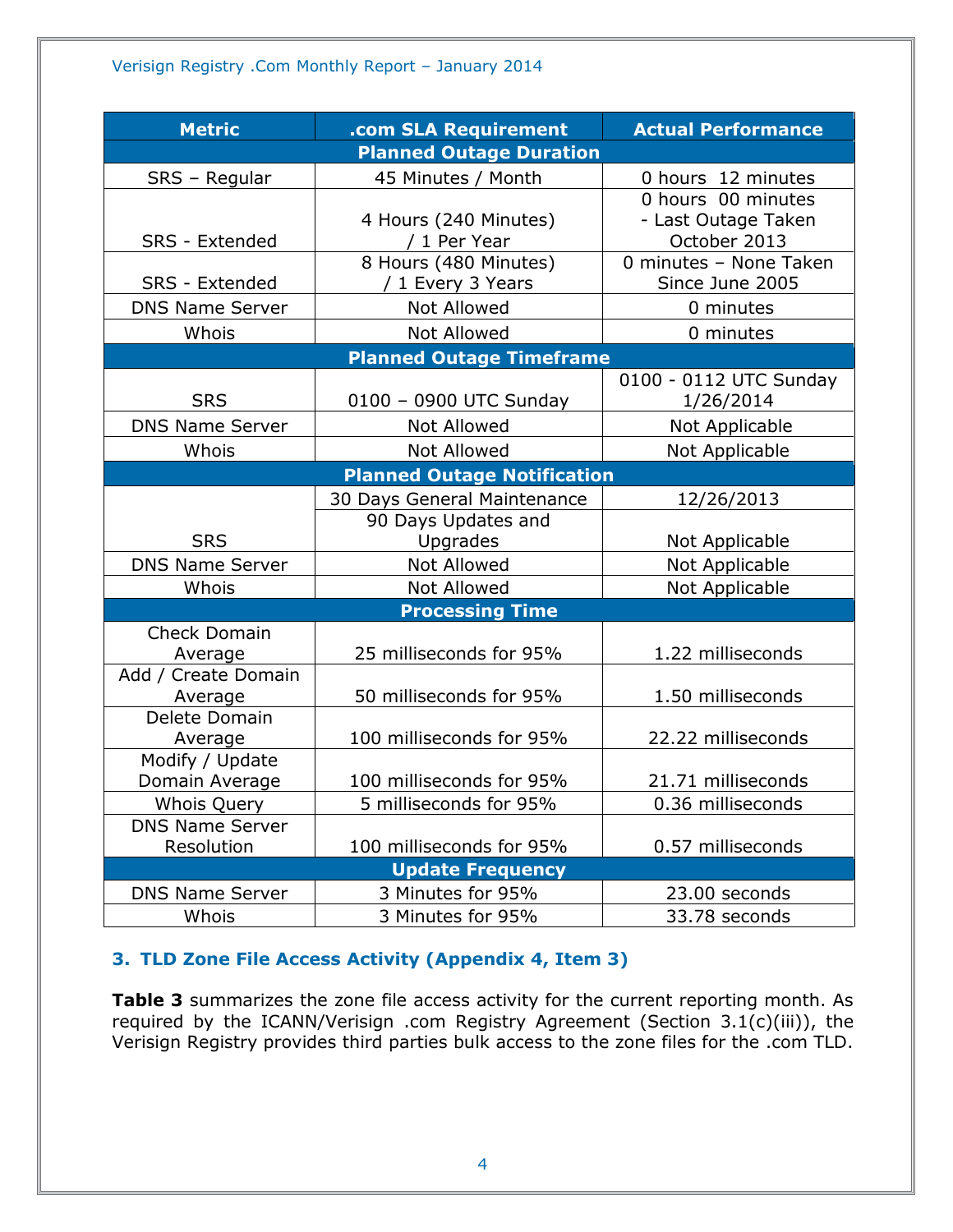#### **Table 3 – TLD Zone File Access Activity**

<span id="page-4-0"></span>

|                                                          | Number |
|----------------------------------------------------------|--------|
| Total Zone File Access Passwords (End Of Previous Month) | 704    |
| New Zone File Access Passwords Issued During January     |        |
| Total Zone File Access Passwords (End Of January)        | 725    |

#### <span id="page-4-1"></span>**4. Completed System Software Releases (Appendix 4, Item 4)**

**Table 4** shows significant release(s) that occurred during the reporting month, as well as other relevant information. The Verisign Registry Shared Registration System (SRS) is continually being improved to better meet the needs of accredited registrars.

#### **Table 4 – Completed Shared Registration System Releases**

<span id="page-4-2"></span>

| <b>Release</b><br><b>Name</b> | <b>Features</b> | <b>Complete</b><br>Date <sup>1</sup> |
|-------------------------------|-----------------|--------------------------------------|
| <b>None</b>                   | None            | None                                 |

#### <span id="page-4-3"></span>**5. Whois Service Activity (Appendix 4, Item 5)**

**Table 5** shows the number of Whois queries during the reporting month separated by service. The "Web-based Whois" column depicts ACTUAL numbers where all other categories are shown in millions.

#### **Table 5 – Total "Whois" Queries**

<span id="page-4-4"></span>

|            | <b>In Millions</b>   |                      |                           |
|------------|----------------------|----------------------|---------------------------|
| Month-Year | <b>Total Queries</b> | <b>Whois Port-43</b> | Web-based<br><b>Whois</b> |
|            |                      |                      |                           |
| Jan-14     | 7,429.6              | 7,429.0              | 556,582                   |

#### <span id="page-4-5"></span>**6. Total Number of Transactions by Subcategory (Appendix 4, Item 6)**

**Table 6.1** shows the number of domain name 'write' transactions in subcategories and the number of check transactions. The "Restore" column depicts ACTUAL numbers where all other categories are shown in millions. **Table 6.2** on the next page shows the number of name server "write" transactions by subcategory.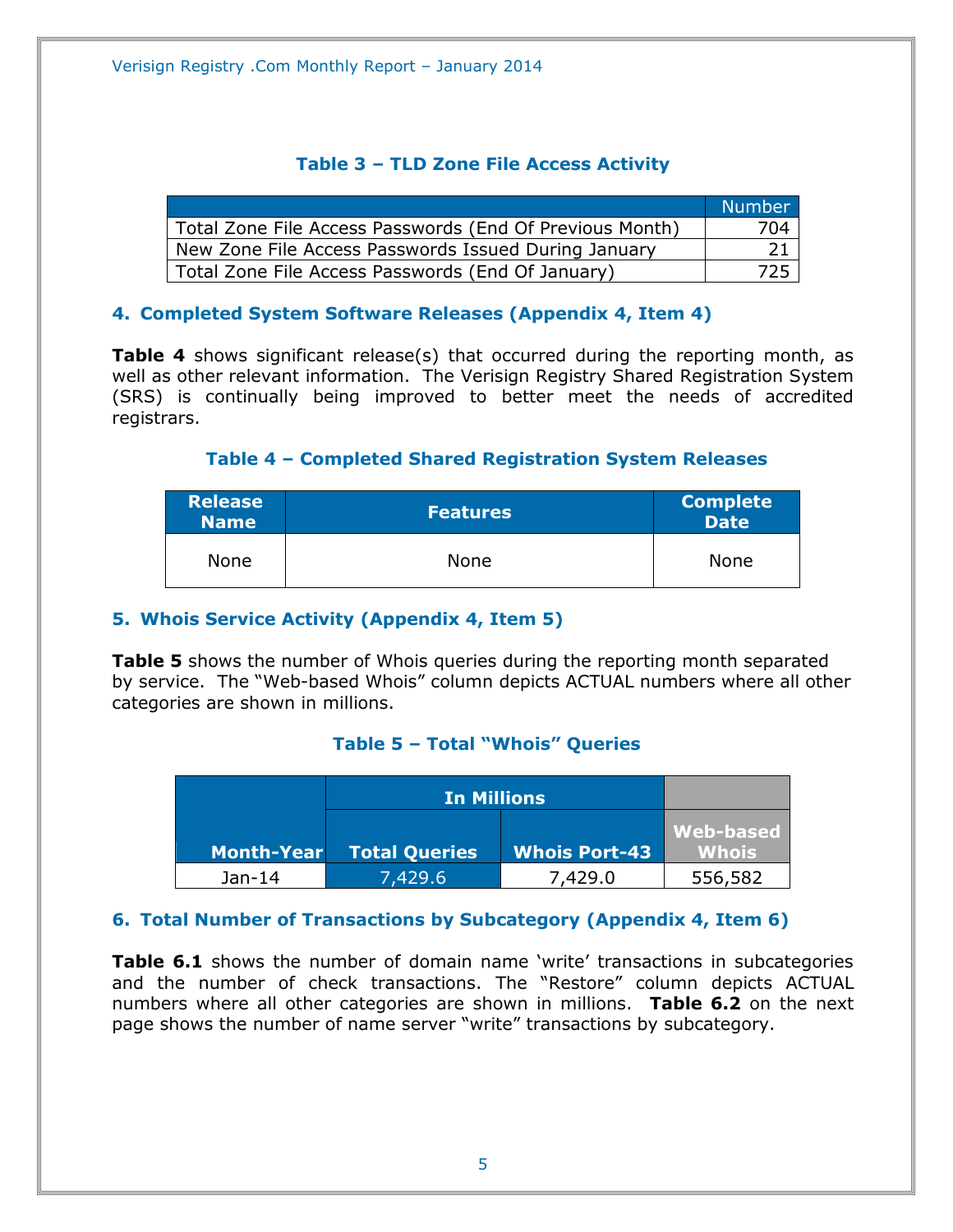#### **Table 6.1 – Total Domain Name Transactions by Subcategory**

<span id="page-5-0"></span>

|                                                         |                                     | <b>In Millions</b> |  |  |     |  |  |                        |
|---------------------------------------------------------|-------------------------------------|--------------------|--|--|-----|--|--|------------------------|
|                                                         | $\blacksquare$ Total $\blacksquare$ |                    |  |  |     |  |  |                        |
| Mo/Yr Write Add Delete Modify Renew Trans Check Restore |                                     |                    |  |  |     |  |  |                        |
| Jan-14 1,784.9 1,744.5 2.5 33.2                         |                                     |                    |  |  | 3.7 |  |  | $0.9$  1,842.8  95,761 |

#### <span id="page-5-1"></span>**Table 6.2 – Total Name Server Write Transactions by Subcategory (millions)**

| Mo/Yr  | `otal      | Add  | Delete' | <b>Modify</b> |
|--------|------------|------|---------|---------------|
| Jan-14 | כר ו<br>ᆠᆞ | 0.75 | 0.13    | 0.35          |

#### <span id="page-5-3"></span><span id="page-5-2"></span>**7. Daily Transaction Range (millions) (Appendix 4, Item 7)**

#### **Table 7 – Daily Transaction Range (millions)**

| Mo/Yr  | Total               | <b>Daily</b> | <b>Daily</b> | <b>Daily</b> |
|--------|---------------------|--------------|--------------|--------------|
|        | <b>Transactions</b> | <b>Max</b>   | <b>Min</b>   | <b>Avg</b>   |
| Jan-14 | 3,924.8             | 137.9        | 115.6        | 126.6        |

#### <span id="page-5-4"></span>**7(B). Per-Registrar Activity Report (Appendix 4, Item 7B)**

The table below defines the fields that are included in the .COM Per-Registrar Activity Report, which is provided under separate cover.

| <b>Field Name</b> | <b>Notes</b>                                                      |
|-------------------|-------------------------------------------------------------------|
| registrar-name    | Registrar's Full Corporate Name As Registered with IANA           |
| iana-id           | http://www.iana.org/assignments/registrar-ids                     |
| total-domains     | Total domains under sponsorship                                   |
| total-            | <b>Total Name Servers Registered</b>                              |
| nameservers       |                                                                   |
| net-adds-1-yr     | number of domains successfully registered with an initial term of |
|                   | one year (and not deleted within the add grace period)            |
| net-adds-2-yr     | Number of domains successfully registered with an initial term of |
|                   | two years (and not deleted within the add grace period)           |
| net-adds-3-yr     | Number of domains successfully registered with an initial term of |
|                   | three years (and not deleted within the add grace period)         |
| net-adds-4-yr     | Number of domains successfully registered with an initial term of |
|                   | four years (and not deleted within the add grace period)          |
| net-adds-5-yr     | Number of domains successfully registered with an initial term of |
|                   | five years (and not deleted within the add grace period)          |
| net-adds-6-yr     | Number of domains successfully registered with an initial term of |
|                   | six years (and not deleted within the add grace period)           |
| net-adds-7-yr     | Number of domains successfully registered with an initial term of |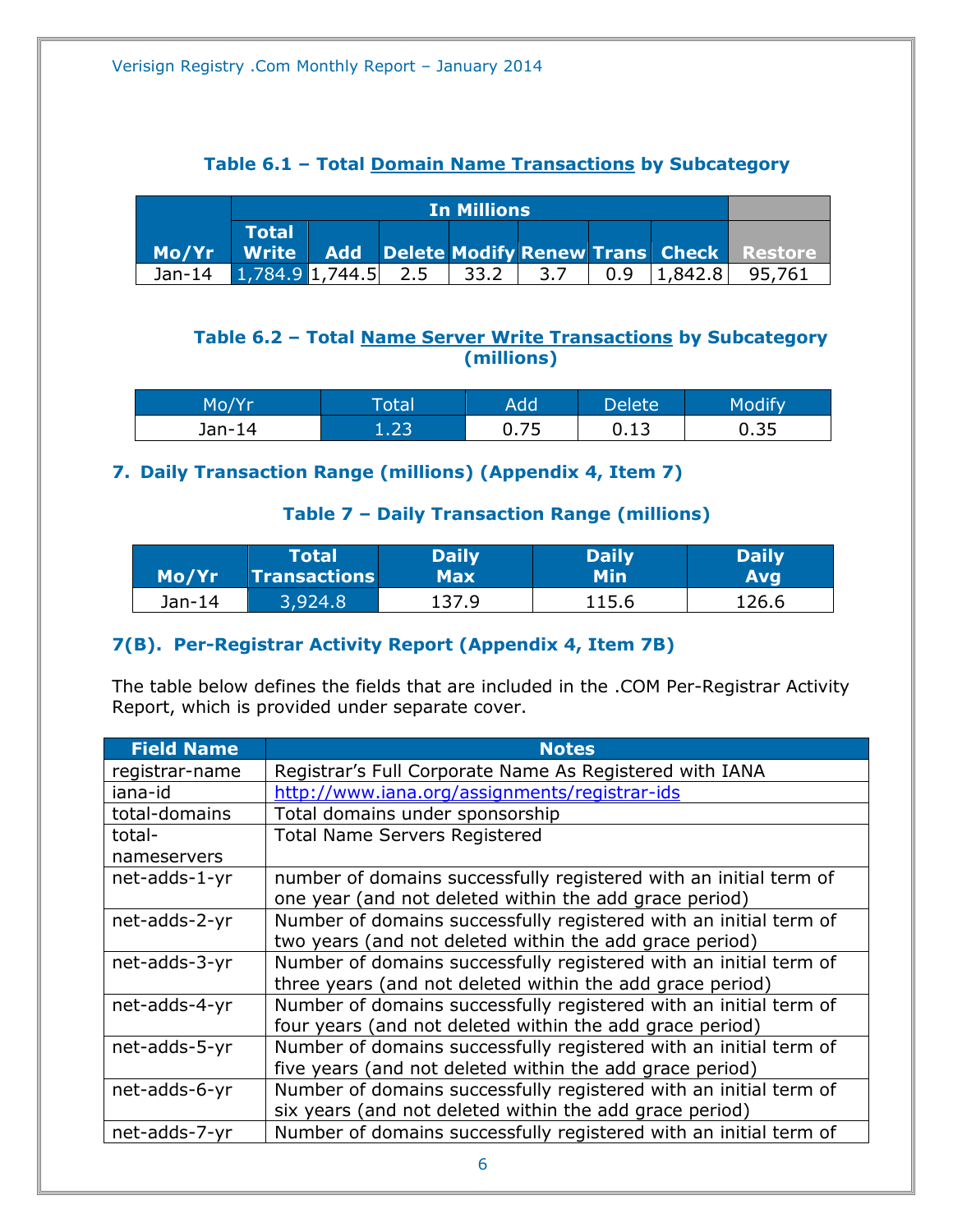| <b>Field Name</b>                  | <b>Notes</b>                                                                                                                     |
|------------------------------------|----------------------------------------------------------------------------------------------------------------------------------|
|                                    | seven years (and not deleted within the add grace period)                                                                        |
| net-adds-8-yr                      | Number of domains successfully registered with an initial term of                                                                |
|                                    | eight years (and not deleted within the add grace period)                                                                        |
| net-adds-9-yr                      | Number of domains successfully registered with an initial term of                                                                |
|                                    | nine years (and not deleted within the add grace period)                                                                         |
| net-adds-10-yr                     | Number of domains successfully registered with an initial term of                                                                |
|                                    | ten years (and not deleted within the add grace period)                                                                          |
| net-renews-1-yr                    | Domains renewed either automatically or by command (and not<br>deleted with the renew grace period)                              |
| net-renews-2-yr                    | Number of domains successfully renewed with a renewal period of<br>two years (and not deleted with the renew grace period)       |
| net-renews-3-yr                    | Number of domains successfully renewed with a new renewal<br>period of three years (and not deleted with the renew grace period) |
| net-renews-4-yr                    | Number of domains successfully renewed with a new renewal<br>period of four years (and not deleted with the renew grace period)  |
| net-renews-5-yr                    | Number of domains successfully renewed with a new renewal                                                                        |
|                                    | period of five years (and not deleted with the renew grace period)                                                               |
| net-renews-6-yr                    | Number of domains successfully renewed with a new renewal                                                                        |
|                                    | period of six years (and not deleted with the renew grace period)                                                                |
| net-renews-7-yr                    | Number of domains successfully renewed with a new renewal                                                                        |
|                                    | period of seven years (and not deleted with the renew grace<br>period)                                                           |
| net-renews-8-yr                    | Number of domains successfully renewed with a new renewal                                                                        |
|                                    | period of eight years (and not deleted with the renew grace period)                                                              |
| net-renews-9-yr                    | Number of domains successfully renewed with a new renewal                                                                        |
|                                    | period of nine years (and not deleted with the renew grace period)                                                               |
| net-renews-10-                     | Number of domains successfully renewed with a new renewal                                                                        |
| yr                                 | period of ten years (and not deleted with the renew grace period)                                                                |
| transfer-                          | Transfers initiated by this registrar that were ack'd by the other                                                               |
| gaining-                           | registrar-either by command or automatically                                                                                     |
| successful                         |                                                                                                                                  |
| transfer-                          | Transfers initiated by this registrar that were n'acked by the other                                                             |
| gaining-nacked<br>transfer-losing- | registrar<br>Transfers initiated by another registrar that this registrar ack'd-                                                 |
| successful                         | either by command or automatically                                                                                               |
| transfer-losing-                   | Transfers initiated by another registrar that this registrar n'acked                                                             |
| nacked                             |                                                                                                                                  |
| transfer-                          | Number of transfer disputes in which this registrar prevailed                                                                    |
| disputed-won                       |                                                                                                                                  |
| transfer-                          | Number of transfer disputes this registrar lost                                                                                  |
| disputed-lost                      |                                                                                                                                  |
| transfer-                          | Number of transfer disputes involving this registrar with a split or                                                             |
| disputed-                          | no decision                                                                                                                      |
| nodecision                         |                                                                                                                                  |
| deleted-                           | Domains deleted within the add grace period                                                                                      |
| domains-grace                      |                                                                                                                                  |
| deleted-                           | Domains deleted outside the add grace period                                                                                     |
| domains-                           |                                                                                                                                  |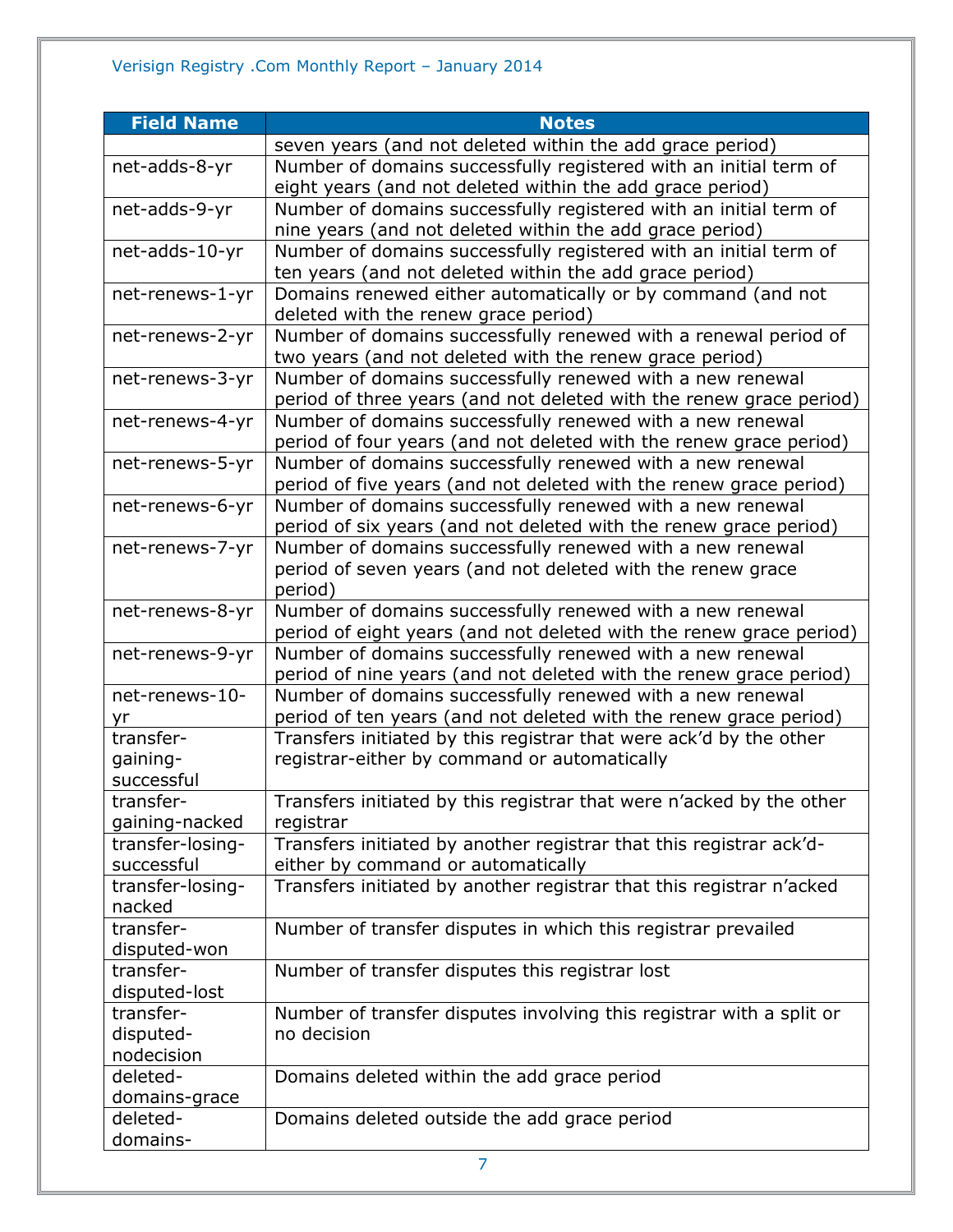| <b>Field Name</b> | <b>Notes</b>                                                      |
|-------------------|-------------------------------------------------------------------|
| nograce           |                                                                   |
| restored-         | Domain names restored from redemption period                      |
| domains           |                                                                   |
| restored-         | Total number of restored names for which the registrar failed to  |
| noreport          | submit a restore report                                           |
| agp-exemption-    | Number of AGP policy exemption requests received                  |
| requests          | during the reporting month against deletion activity occurring in |
|                   | the prior month                                                   |
| agp-              | Number of AGP policy exemption requests granted during the        |
| exemptions-       | reporting month                                                   |
| granted           |                                                                   |
| agp-exempted-     | Number of domain names included in AGP policy exemption           |
| domains           | requests granted during the reporting month                       |
| attempted-adds    | Number of attempted (successful and failed) domain name create    |
|                   | commands                                                          |

#### <span id="page-7-0"></span>**7(C). Registry Functions Activity Report (Appendix 4, Item 7C)**

The table below defines the fields that are included in the .COM Registry Functions Activity Report, which is provided under separate cover.

| <b>Field Name</b>  | <b>Notes</b>                                                  |
|--------------------|---------------------------------------------------------------|
| operational-       | number of operational registrars at the end of the reporting  |
| registrars         | period                                                        |
| ramp-up-registrars | number of registrars that have received a password for access |
|                    | to OT&E at the end of the reporting period                    |
| pre-ramp-up-       | number of registrars that have requested access, but have not |
| registrars         | yet entered the ramp-up period at the end of the reporting    |
|                    | period                                                        |
| zfa-passwords      | number of active zone file access passwords at the end of the |
|                    | reporting period                                              |
| whois-43-queries   | number of WHOIS (port-43) queries responded during the        |
|                    | reporting period                                              |
| web-whois-queries  | number of Web-based Whois queries responded during the        |
|                    | reporting period, not including searchable Whois              |
| searchable-whois-  | number of searchable Whois queries responded during the       |
| queries            | reporting period, if offered                                  |
| dns-udp-queries-   | number of DNS queries received over UDP transport during the  |
| received           | reporting period                                              |
| dns-udp-queries-   | number of DNS queries received over UDP transport that were   |
| responded          | responded during the reporting period                         |
| dns-tcp-queries-   | number of DNS queries received over TCP transport during the  |
| received           | reporting period                                              |
| dns-tcp-queries-   | number of DNS queries received over TCP transport that were   |
| responded          | responded during the reporting period                         |
| srs-dom-check      | number of SRS (EPP and any other interface) domain name       |
|                    | "check" requests responded during the reporting period        |
| srs-dom-create     | number of SRS (EPP and any other interface) domain name       |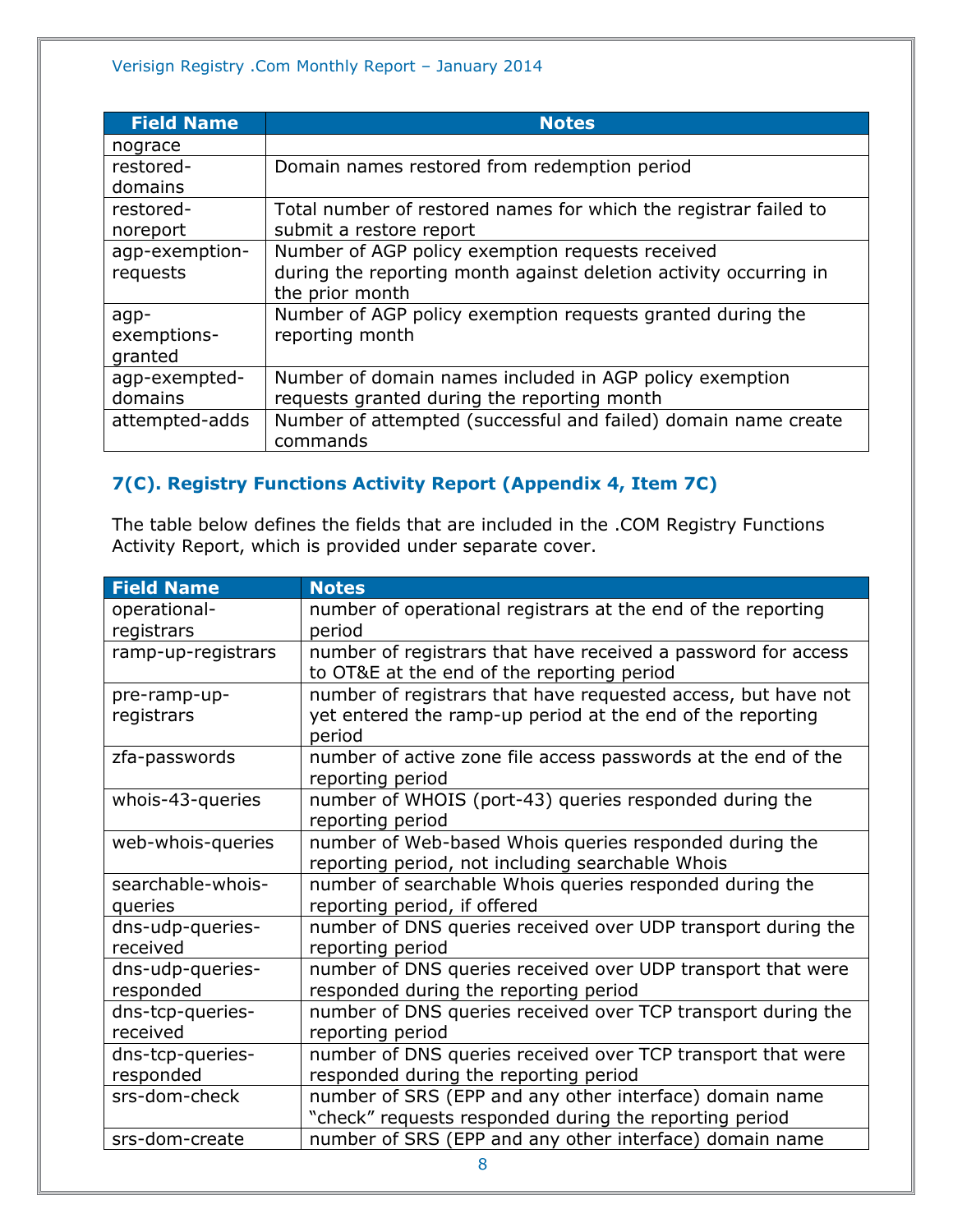| <b>Field Name</b>  | <b>Notes</b>                                                   |
|--------------------|----------------------------------------------------------------|
|                    | "create" requests responded during the reporting period        |
| srs-dom-delete     | number of SRS (EPP and any other interface) domain name        |
|                    | "delete" requests responded during the reporting period        |
| srs-dom-info       | number of SRS (EPP and any other interface) domain name        |
|                    | "info" requests responded during the reporting period          |
| srs-dom-renew      | number of SRS (EPP and any other interface) domain name        |
| srs-dom-rgp-       | number of SRS (EPP and any other interface) domain name        |
| restore-report     | RGP "restore" requests delivering a restore report responded   |
|                    | during the reporting period                                    |
| srs-dom-rgp-       | number of SRS (EPP and any other interface) domain name        |
| restore-request    | RGP "restore" requests responded during the reporting period   |
| srs-dom-transfer-  | number of SRS (EPP and any other interface) domain name        |
| approve            | "transfer" requests to approve transfers responded during the  |
|                    | reporting period                                               |
| srs-dom-transfer-  | number of SRS (EPP and any other interface) domain name        |
| cancel             | "transfer" requests to cancel transfers responded during the   |
|                    | reporting period                                               |
| srs-dom-transfer-  | number of SRS (EPP and any other interface) domain name        |
| query              | "transfer" requests to query about a transfer responded during |
|                    | the reporting period                                           |
| srs-dom-transfer-  | number of SRS (EPP and any other interface) domain name        |
| reject             | "transfer" requests to reject transfers responded during the   |
|                    | reporting period                                               |
| srs-dom-transfer-  | number of SRS (EPP and any other interface) domain name        |
| request            | "transfer" requests to request transfers responded during the  |
|                    | reporting period                                               |
| srs-dom-update     | number of SRS (EPP and any other interface) domain name        |
|                    | "update" requests (not including RGP restore requests)         |
|                    | responded during the reporting period                          |
| srs-host-check     | number of SRS (EPP and any other interface) host "check"       |
|                    | requests responded during the reporting period                 |
| srs-host-create    | number of SRS (EPP and any other interface) host "create"      |
|                    | requests responded during the reporting period                 |
| srs-host-delete    | number of SRS (EPP and any other interface) host "delete"      |
|                    | requests responded during the reporting period                 |
| srs-host-info      | number of SRS (EPP and any other interface) host "info"        |
|                    | requests responded during the reporting period                 |
| srs-host-update    | number of SRS (EPP and any other interface) host "update"      |
|                    | requests responded during the reporting period                 |
| srs-cont-check     | number of SRS (EPP and any other interface) contact "check"    |
|                    | requests responded during the reporting period                 |
| srs-cont-create    | number of SRS (EPP and any other interface) contact "create"   |
|                    | requests responded during the reporting period                 |
| srs-cont-delete    | number of SRS (EPP and any other interface) contact "delete"   |
|                    | requests responded during the reporting period                 |
| srs-cont-info      | number of SRS (EPP and any other interface) contact "info"     |
|                    | requests responded during the reporting period                 |
| srs-cont-transfer- | number of SRS (EPP and any other interface) contact "transfer" |